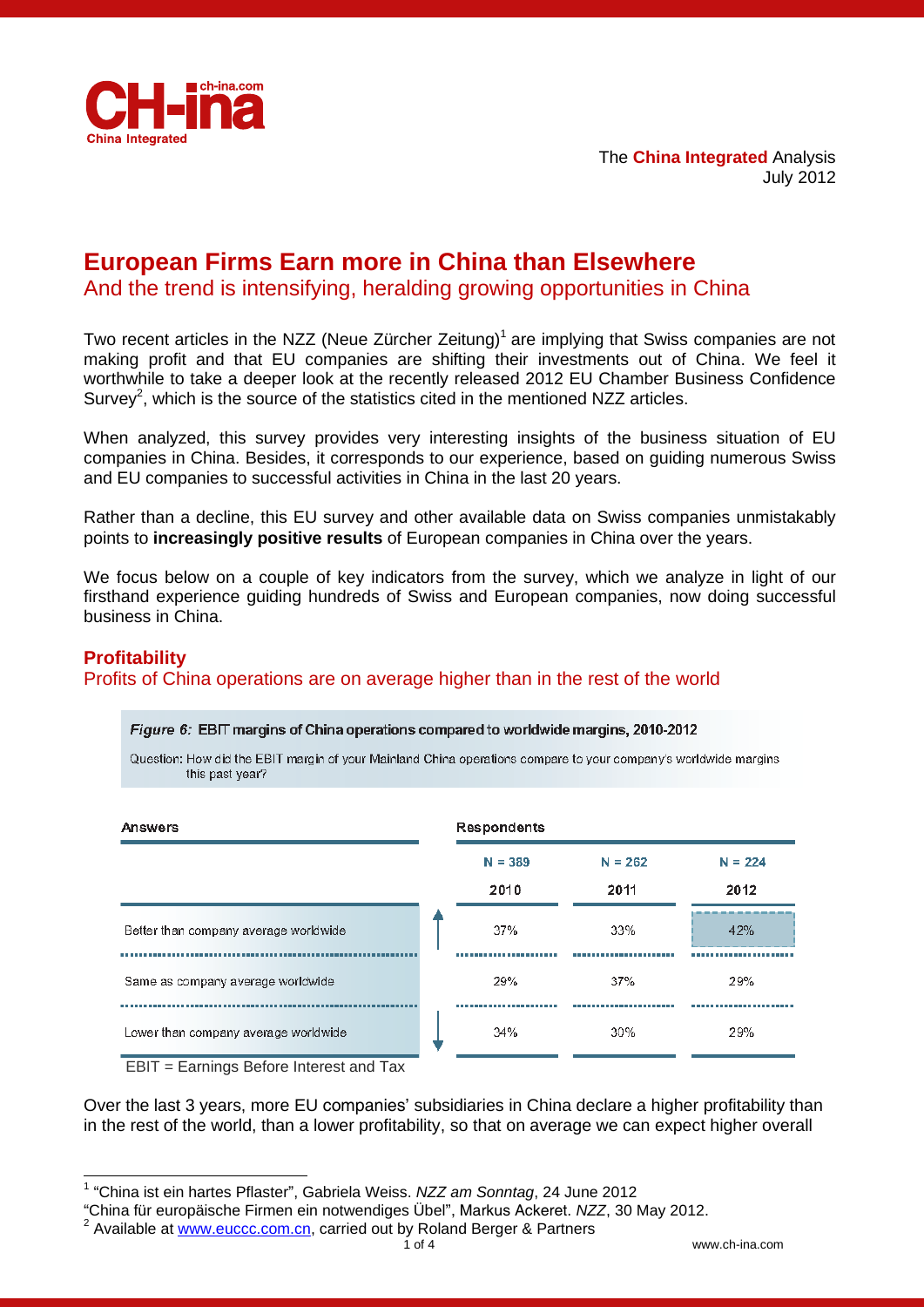profits of EU companies in China compared to the rest of the world. Furthermore, the trends go towards less and less companies with lower profitability in China compared to rest of the world.

Those are extremely encouraging trends in the current international situation, highlighting that despite the difficult setting (rightfully highlighted in the articles, such as rising labor costs, unclear regulatory aspects, IP infringements), a large majority of companies are managing to establish themselves in the market and tap to their best advantage the promised potential of the Chinese market.

Survey data published beginning of this year by the China Europe International Business School<sup>3</sup> confirms this picture even for Swiss companies, with more than 80% of the respondents announcing a profit.

#### **Investments**

22% considering moving investment, yet growing number considering "major new investments" in China!

China as an investment destination is certainly complex. Competition in China is indeed getting tougher, with local companies becoming technology and management savvy, while labor costs are rising so that maintaining profitability needs constant care, creativity and improvement of operations.

Though 22% of EU companies in China are considering to "move investments to other markets outside PRC", a large and increasing majority are considering "major new investments" in China.

A breakdown of respondents is not available, yet we would guess that most of the 22% of companies considering shifting investments are essentially labor intensive low cost manufacturing operations focusing on exports. Indeed 78% (in 2011) and 85% (2012) of EU respondents to the survey announce being in China mainly for the local market or for European customers requesting their presence in China.

This adjustment of EU companies gradually more "in China for China" only confirms the rise of China as an increasingly better market for European companies.



When placed in an international context, 87%-88% of companies consider China as a top 5 investment destination now and in the future. Additionally, today and tomorrow, the trend is towards

<sup>2</sup> of 4 www.ch-ina.com - $3$  "CEIBS 2012 Survey – Challenges and Success Factors for Foreign Companies in China", CEIBS.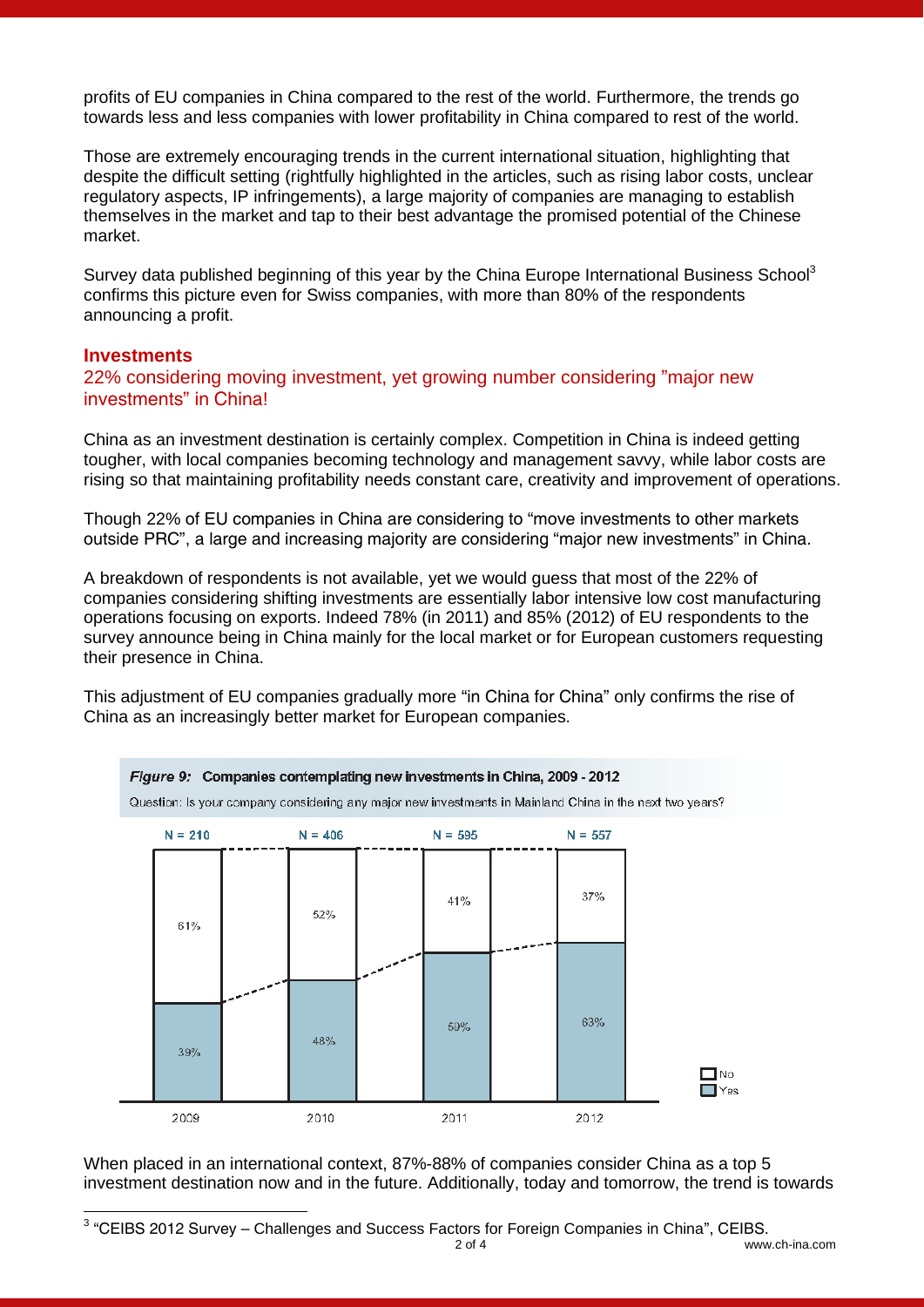more and more companies ranking China as a top destination (and less and less as not a top 10 destination).



# **Hard market but high rewards and growing revenues**  Growing importance of China in global strategies

While it is true that the Chinese market is a hard one to crack (and generally perceived to be harder than others), it is also a source of greater profits and faster growing revenues than other markets. That is only natural: if China was easy, profits would have no reason to be higher as even more companies would be able to compete on the market. Conquering the Chinese markets is indeed a fight against improperly enforced IP, biased regulatory conditions in favor of Chinese companies, highly rotating personnel and a host of other problems.

Still China is not considered as a necessary ill by the Swiss (and EU) business community but as an important source of revenues and profits, actually very much growing in importance at the moment: